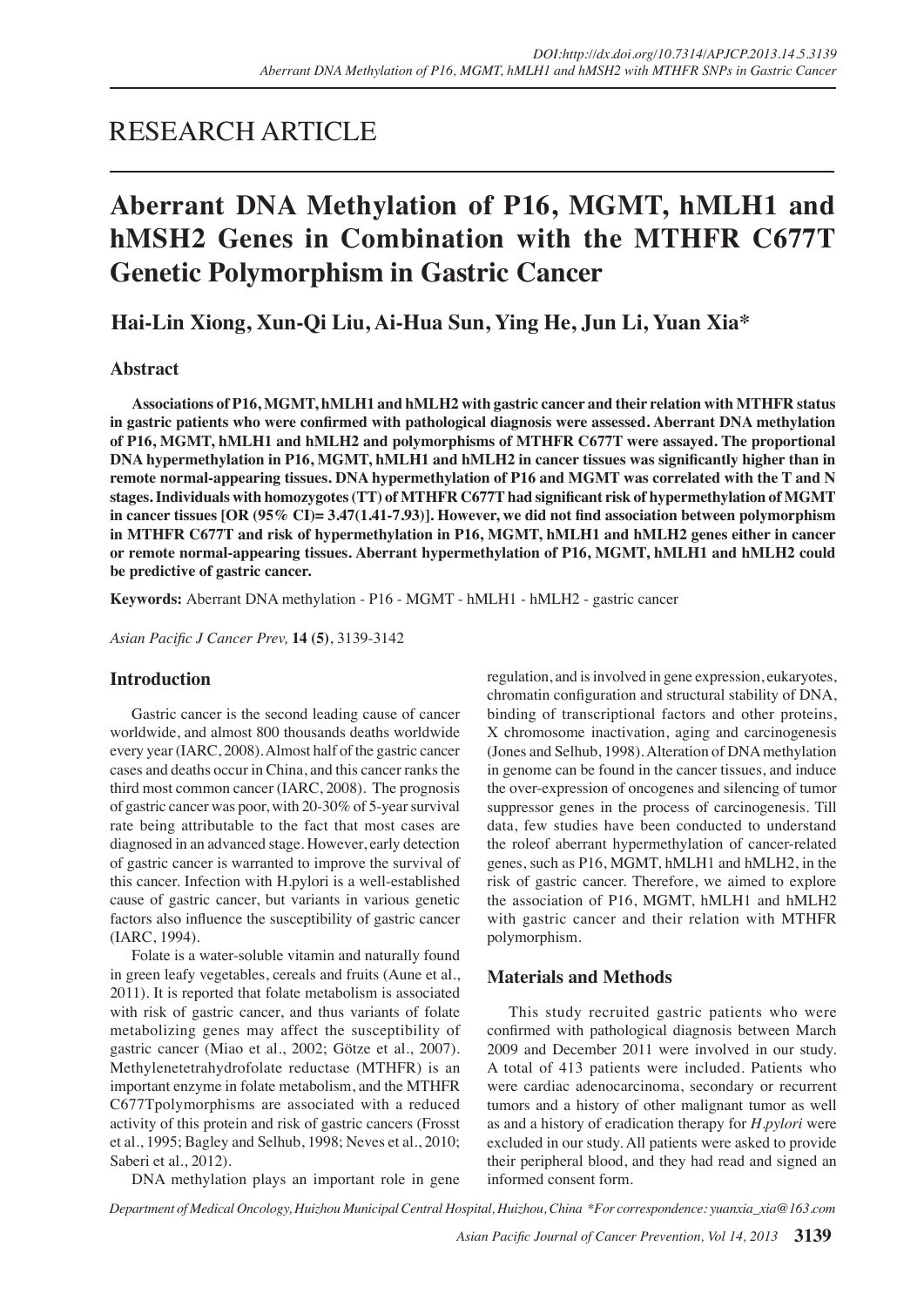#### **Table 1. Primers in the PCR Process**

| Primer<br>Gene      |   |   | Sequence( $5' \rightarrow 3'$ ) | Size (bp) Temperature |    |  |
|---------------------|---|---|---------------------------------|-----------------------|----|--|
| P <sub>16</sub>     | М | F | TTATTAGAGGGTGGGGCGGATCGC        | 150                   | 67 |  |
|                     |   | R | GACCCCGAACCGCGACCGTAA           |                       |    |  |
|                     | U | F | TTATTAGAGGGTGGGGTGGATTGT        | 151                   | 62 |  |
|                     |   | R | CAACCCCAAACCACAACCATAA          |                       |    |  |
| <b>MGMT</b>         | M | F | TTTCGATTCGTAGGTTCGCCGC          | 81                    | 66 |  |
|                     |   | R | GCACTCTTCCGAAAACGAAACG          |                       |    |  |
|                     | U | F | GTGTTTTGATGTTTGTAGGTTTTTGT      | 93                    | 66 |  |
|                     |   | R | TCCACACTCTTCCAAAAACAAAACA       |                       |    |  |
| hMLH1               | M | F | ACGTAGACGTTTTATTAGCGC           | 115                   | 60 |  |
|                     |   | R | CCTCATCGTAACTACCCGCGC           |                       |    |  |
|                     | U | F | TTTTGATGTAGATGTTTTAGG           | 124                   | 63 |  |
|                     |   | R | ACCACCTCATCATAACATCCC           |                       |    |  |
| hMLH <sub>2</sub> M |   | F | TCGTGGTCGGACGTCGTT              | 134                   | 60 |  |
|                     |   | R | CAACGTCTCCTTCGACTA              |                       |    |  |
|                     | U | F | TGTGGT TGGATGTTGTTT             | 143                   | 63 |  |
|                     |   | R | <b>CAACATCTCCTTCAACTA</b>       |                       |    |  |

All patients received surgery, cancer lesion and remote normal-appearing tissues of the patients were excised and stored at -70°C. Twenty normal gastric tissue samples were obtained under surgery and also stored.

#### *Data extraction and quantification*

All the patients were required to provide 5ml peripheral bloods, and were collected in 9 mL EDTA vacutainers and stored at -20℃ until DNA extraction. DNA was isolated from the peripheral blood using a TIANamp blood DNA kit (Tiangen Biotech, Beijing, China). The methylation of P16, MGMT, hMLH1 and hMLH2 was determined by the method of methylation-specific PCR after sodium bisulfate modification of DNA (Herman et al., 1996; Wang et al., 2008). The pairs of primers were designed using Assay Design 3.1 software (Sequenom, San Diego, CA, USA; Table 1). The 1.5 to 2.0 ug of genomic DNA was dissolved in 50 uL  $H_2O$  and incubated into 5.5 uL 3 mol/L NaOH for 10 minutes at 37°C, and then treated by hydroquinone and 520 uL 3 mol/L NaHSO<sub>3</sub>. After these procedures, the unmethylated cytosine would be converted to uracil and determined as thymine by Taq polymerase during the PCR process according to the instruction.

Genotyping of MTHFR C677T genetic polymorphism was determined using Polymerase Chain Reaction-Restriction Fragment Length Polymorphism (PCR-RFLP). The forward primer and backward primer were TGA AGG AGA AGG TGTCTG CGG GA and AGG ACG GTG CGG TGA GAG TG, respectively. Briefly, a total PCR reaction volume of 10 uL contained 200 ng of genomic DNA and 20 pmol of each primer. The PCR conditions were as follows: initial denaturation at 94°C for 5 min, followed by 35 cycles at 94°C for 65 s, 60°C for 65 s, and 72°C for 90 s; a final extension was performed at 72°C for 5 min. The PCR products included a 173-bp fragment of 677C/C wild-type homozygotes; 173-, 125-, and 48-bp fragments of 677C/T heterozygotes; and 125- and 48-bp fragments of 677T/T homozygotes.

#### *Statistical analysis*

All analyses were performed by using the SPSS version 16.0 statistical software (SPSS, Chicago, IL, USA). Continuous variables are expressed as mean ± standard deviation (SD), whereas categorical variables are shown as frequencies and percentages. Demographic characteristics were compared between cases and controls

**Table 2. Association of DNA hypermethylation with clinical characteristics of gastric cancer**

| Variables      | $N = 413$ |          | Cancer tissue |                | Remote normal-appearing tissues           |                |                  |          |                |
|----------------|-----------|----------|---------------|----------------|-------------------------------------------|----------------|------------------|----------|----------------|
|                |           |          |               |                | P16 MGMT hMLH1 hMLH2 P16 MGMT hMLH1 hMLH2 |                |                  |          |                |
| Sex            |           |          |               |                |                                           |                |                  |          |                |
| Male           | 222       | 154      | 63            | 10             | 32                                        | 41             | 25               | $\theta$ | 10             |
| Female         | 191       | 142      | 51            | 9              | 25                                        | 31             | 23               | $\theta$ | 7              |
| $P$ value      |           | 0.26     | 0.66          | 0.92           | 0.69                                      | 0.55           | 0.81             | ä,       | 0.668          |
| Site           |           |          |               |                |                                           |                |                  |          |                |
| Upper          | 77        | 56       | 22            | 3              | 10                                        | 8              | 8                | $\Omega$ | 2              |
| Middle         | 196       | 144      | 53            | 11             | 27                                        | 39             | 22               | $\theta$ | $\overline{7}$ |
| Low            | 140       | 96       | 39            | 5              | 20                                        | 25             | 18               | $\Omega$ | 8              |
| $P$ value      |           | 0.601    | 0.86          | 0.64           | 0.96                                      | 0.187          | 0.84             | í.       | 0.472          |
| TNM stage      |           |          |               |                |                                           |                |                  |          |                |
| T              |           |          |               |                |                                           |                |                  |          |                |
| T1             | 56        | 35       | 10            | 3              | 9                                         | $\overline{4}$ | 6                | $\Omega$ | 2              |
| T <sub>2</sub> | 122       | 81       | 25            | 5              | 17                                        | 18             | 12               | $\Omega$ | $\overline{4}$ |
| T <sub>3</sub> | 127       | 89       | 25            | 5              | 16                                        | 21             | 13               | $\Omega$ | 5              |
| T <sub>4</sub> | 108       | 91       | 29            | 6              | 15                                        | 29             | 17               | $\Omega$ | 6              |
| $P$ value      |           | $0.006*$ | 0.46          | 0.92           | 0.94                                      | $0.01*$        | 0.49             |          | 0.84           |
| N              |           |          |               |                |                                           |                |                  |          |                |
| N <sub>0</sub> | 231       | 142      | 41            | 9              | 27                                        | 46             | 35               | $\theta$ | $\overline{7}$ |
| N <sub>1</sub> | 182       | 154      | 48            | 10             | 30                                        | 26             | 13               | $\theta$ | 10             |
| $P$ value      |           | $0.008*$ | $0.03*$       | 0.45           | 0.161                                     |                | $0.134$ $0.012*$ | J.       | 0.211          |
| M              |           |          |               |                |                                           |                |                  |          |                |
| M <sub>0</sub> | 377       | 268      | 74            | 15             | 49                                        | 63             | 42               | $\theta$ | 14             |
| M1             | 36        | 28       | 15            | $\overline{4}$ | 8                                         | 9              | 6                | $\theta$ | 3              |
| $P$ value      |           |          | $0.450.002*$  | 0.07           | 0.13                                      | 0.21           | 0.323            |          | 0.152          |

by  $\chi^2$  and Student's t tests. Odds ratios (OR) and their corresponding 95% confidence intervals (CI) were used to assess the association between DNA hypermethylation in P16, MGMT, hMLH1 and hMLH2 and gastric cancer risk. We analyzed the data using two-sided *P* values.

#### **Results**

A total of 457 gastric cancer patients were included in our study, and 413 patients were involved in the final analysis (participation rate: 90.3%; 222 males and 191 females). The average age of 413 patients were  $52.8\pm10.3$ years old. The DNA hypermethylation of P16, MGMT, hMLH1 and hMLH2 in cancer tissue and paracancerous normal tissue was shown in Table 1. The proportions of DNA hypermethylation in P16, MGMT, hMLH1 and hMLH2in gastric cancer tissues were 71.7% (296/413), 27.7% (114/413), 4.6% (19/413) and 13.8% (57/413), respectively. However, in the remote normal-appearing tissues,  $29.5\%$  (72/413), 16.1\% (48/413) and 4.1\% (17/413) showed hypermethylation in P16, MGMT and hMLH2 genes, respectively. The proportion of DNA hypermethylation in P16, MGMT, hMLH1 and hMLH2 in cancer tissues were significantly higher than remote normal-appearing tissues. We did not find significant association of DNA hypermethylation of P16, MGMT, hMLH1 and hMLH2 with sex, and tumor sites either in gastric cancer tissues or remote normal-appearing tissues.

The hypermethylation of P16 and MGMT showed significant correlation with the different clinical characteristics either in cancer tissue or remote normalappearing tissues (Table 2). We found a significantly higher proportion of hypermethylation of P16 in patients with T4 and N1 TNM stage either cancer tissues or remote normal-appearing tissues (*P*<0.05). Similarly, we found hypermethylation of MGMT had significantly higher proportion in N1 and M1 TNM stage both in cancer tissues and remote normal-appearing tissues (*P*<0.05).

The association of hypermethylation of P16, MGMT,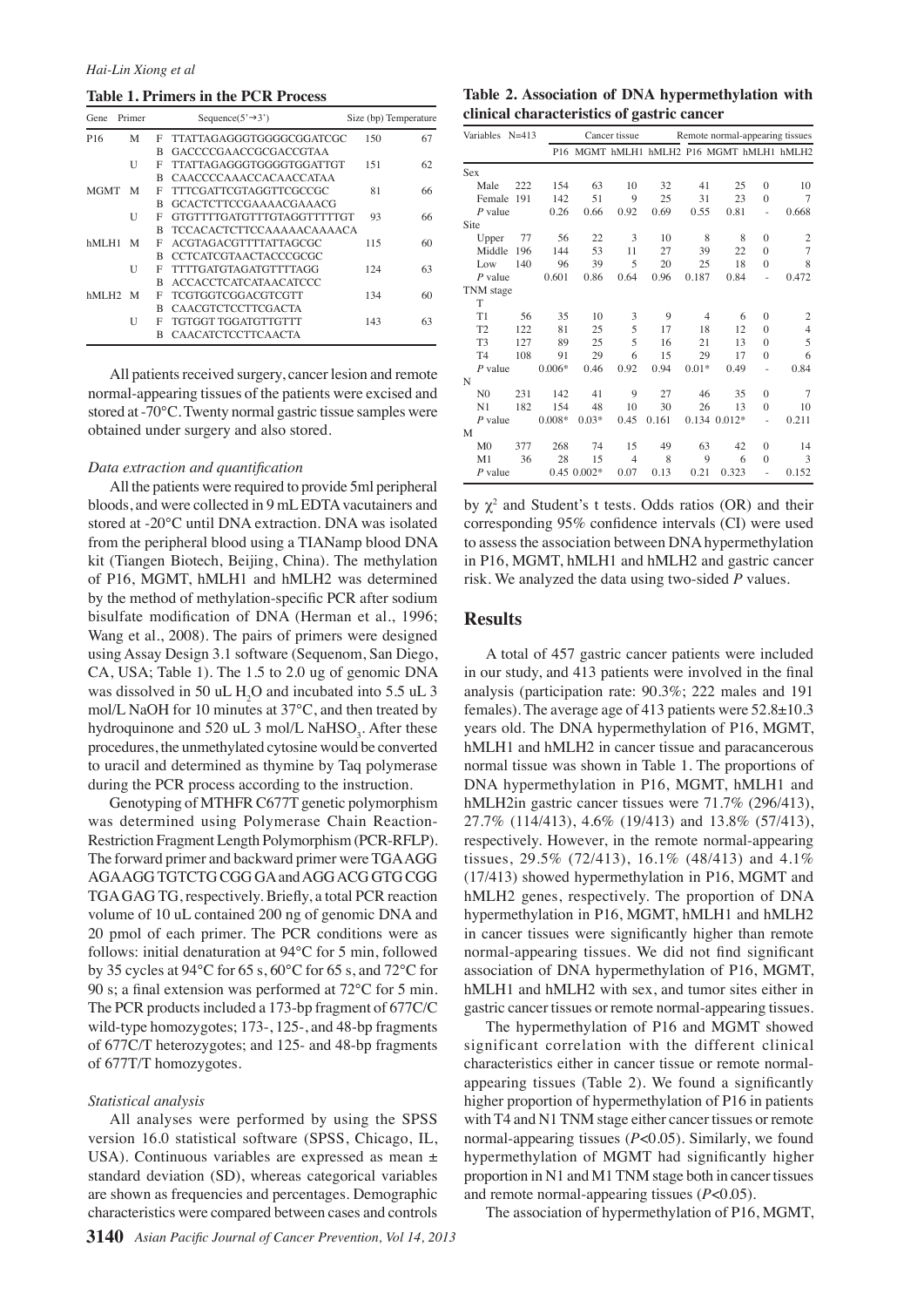| Variables     |                     | OR (95% CI)         |                                     |                                     |                                 |                      |                |                     |  |  |
|---------------|---------------------|---------------------|-------------------------------------|-------------------------------------|---------------------------------|----------------------|----------------|---------------------|--|--|
|               |                     |                     | Cancer tissues                      |                                     | Remote normal-appearing tissues |                      |                |                     |  |  |
|               | P <sub>16</sub>     | <b>MGMT</b>         | hMLH1                               | hMLH2                               | P <sub>16</sub>                 | <b>MGMT</b>          | hMLH1          | hMLH <sub>2</sub>   |  |  |
| MTHFR C677T   |                     |                     |                                     |                                     |                                 |                      |                |                     |  |  |
| <sub>CC</sub> | $1.0$ (Ref.)        | $1.0$ (Ref.)        | $1.0$ (Ref.)                        | $1.0$ (Ref.)                        | $1.0$ (Ref.)                    | $1.0$ (Ref.)         | $\overline{a}$ | $1.0$ (Ref.)        |  |  |
| <b>CT</b>     | $1.05(0.71 - 3.15)$ | $1.35(0.72 - 3.28)$ |                                     | $1.34(0.45-10.3)$ $1.15(0.43-6.23)$ | $1.03(0.32 - 7.91)$             | $1.46(0.53 - 7.44)$  |                | $-1.35(0.24-10.73)$ |  |  |
| TT            | $1.75(0.88 - 6.24)$ | $3.47(1.41 - 7.93)$ |                                     | $1.84(0.68-13.6)$ $2.13(0.71-7.30)$ | $1.67(0.43 - 8.13)$             | $2.25(0.83 - 11.31)$ |                | $-1.56(0.47-12.33)$ |  |  |
| CT/TT         | 45(0.83-4.38)       | $2.27(0.94 - 4.77)$ | $1.50(0.41-11.5)$ $1.64(0.57-7.13)$ |                                     | $1.37(0.54 - 7.24)$             | $1.94(0.73 - 8.54)$  |                | $-1.35(0.34-10.82)$ |  |  |

hMLH1 and hMLH2 with MTHFR C677T polymorphism was presented in Table 3. Our finding showed that individuals carrying MTHFR 677TT had significant risk of hypermethylation in MGMT in cancer tissues, with OR (95% CI) of 3.47 (1.41-7.93), but no significant association was found in remote normal-appearing tissues. However, we did not find association between polymorphism in MTHFR C677T and risk of hypermethylation in P16, MGMT, hMLH1 and hMLH2 genes either in cancer tissues or remote normal-appearing tissues.

## **Discussion**

In this observational study, we examined whether the expression of DNA methylation in P16, MGMT, hMLH1 and hMLH2 genes were MTHFR polymorphisms were associated with gastric cancer risk and MTHFR polymorphism. Our study found a significantly higher hypermethylation of P16, MGMT, hMLH1 and hMLH2 genes in gastric cancer tissues than remote-normalappearing gastric tissues. Hypermethylation of P16 and MGMT genes was related with TNM stage in gastric cancer tissues. Hypermethylation of MGMT genes has present a significantly interaction with polymorphisms of MTHFR C677T. The relationship between DNA methylation of P16, MGMT, hMLH1 and hMLH2 genes and MTHFR polymorphisms with the cancer risk has been pointed in several studies (Chen et al., 2012; Cheng et al., 2012; de Cássia Carvalho Barbosa et al., 2012; Gomes et al., 2012). The results of our study are associated with previous results.

Previous study indicated aberrant methylation of DNA plays an important role in epigenetic changes and occurrence of various cancers (Momparler and Bovenzi, 2000). Lack of global DNA methylation may cause the instability of gene, and thus promote the process of cancer development (Sato and Meltzer, 2006). However, promoter hypermethylation may induce the inactivity of transcriptional gene (Sato and Meltzer, 2006). Published data indicated that the DNA methylation primarily influences the cytosine of symmetrical dinucleotide CpG in human (Issa et al., 2004) and the subsequent pattern of DNA methylation is transmitted through mitosis and maintained after DNA replication (Gius et al., 2005), and thereby aberrant CpG island methylation could promote the carcinogenesis. It has been previously reported that P16, COX2, MGMT, hMSH2 and hMLH1 gene could be more frequently found in cancer tissues than in remote normal-appearing tissues, and hypermethylation could not be found in normal tissues (Wang et al., 2008; Chen et al., 2012; Gao et al., 2013). The present study indicated

that individuals with methylation of P16 and MGMT waboo.0 significantly higher in the cancer tissues, which proved DNA methylation may play a role in the development of gastric cancer.

of methylation of MGMT in cancer tissues (Wang et 25.0 metabolic enzyme which participates into the methylation 50.0 In the present study, we found polymorphisms in<sup>75.0</sup> MTHFR C677T may influence the DNA methylation status. The main reason might be the activity of folate process of DNA. Previous studies reported that individuals carrying variant genotypes CT or TT had a higher risk al., 2008; Chen et al., 2012). Our results are in line with previous study.

In conclusion, we found the aberrant hypermethylation of P16, MGMT, hMLH1 and hMLH2 could be predictive biomarkers for detecting of gastric cancer. The aberrant hypermethylation of P16 and MGMT gene was associated with TNM stages, and the polymorphism of MTHFR C677T could influence the methylation of MGMT. Further large-scale studies are required to elucidate their association.

## **References**

- Aune D, Deneo-Pellegrini H, Ronco AL, et al (2011). Dietary folate intake and the risk of 11 types of cancer: a case-control study in Uruguay. *Ann Oncol*, **22**, 444-51.
- Bagley PJ, Selhub J (1998). A common mutation in the methylenetetrahydrofolate reductase gene is associated with an accumulation of formylated tetrahydrofolates in red blood cells. *Proc Natl Acad Sci U S A*, **95**, 13217-20.
- Chen J, Huang ZJ, Duan YQ, et al (2012). Aberrant DNA methylation of P16, MGMT, and hMLH1 genes in combination with MTHFR C677T genetic polymorphism and folate intake in esophageal squamous cell carcinoma. *Asian Pac J Cancer Prev*, **13**, 5303-6.
- Cheng H, Lu M, Mao LJ, et al (2012). Relationships among MTHFR a1298c gene polymorphisms and methylation status of Dact1 gene in transitional cell carcinomas. *Asian Pac J Cancer Prev*, **13**, 5069-74.
- de Cássia Carvalho Barbosa R, da Costa DM, Cordeiro DE, et al (2012). Interaction of MTHFR C677T and A1298C, and MTR A2756G gene polymorphisms in breast cancer risk in a population in Northeast Brazil. *Anticancer Res*, **32**, 4805-11.
- Frosst P, Blom HJ, Milos R, et al (1995). A candidate genetic risk factor for vascular disease: a common mutation in methylenetetrahydrofolate reductase. *Nat Genet*, **10**, 111-3.
- Gao S, Ding LH, Wang JW, et al (2013). Diet folate, DNA methylation and polymorphisms in methylenetetrahydrofolate reductase in association with the susceptibility to gastric cancer. *Asian Pac J Cancer Prev*, **14**, 299-302.
- Gius D, Bradbury CM, Sun L, et al (2005). The epigenome as a molecular marker and target. *Cancer*, **104**, 1789-93.
- Gomes MV, Toffoli LV, Arruda DW, et al (2012). Age-related

*Asian Pacific Journal of Cancer Prevention, Vol 14, 2013* **3141**

**46.8 56.3**

**20.3 6.3 10.1**

0